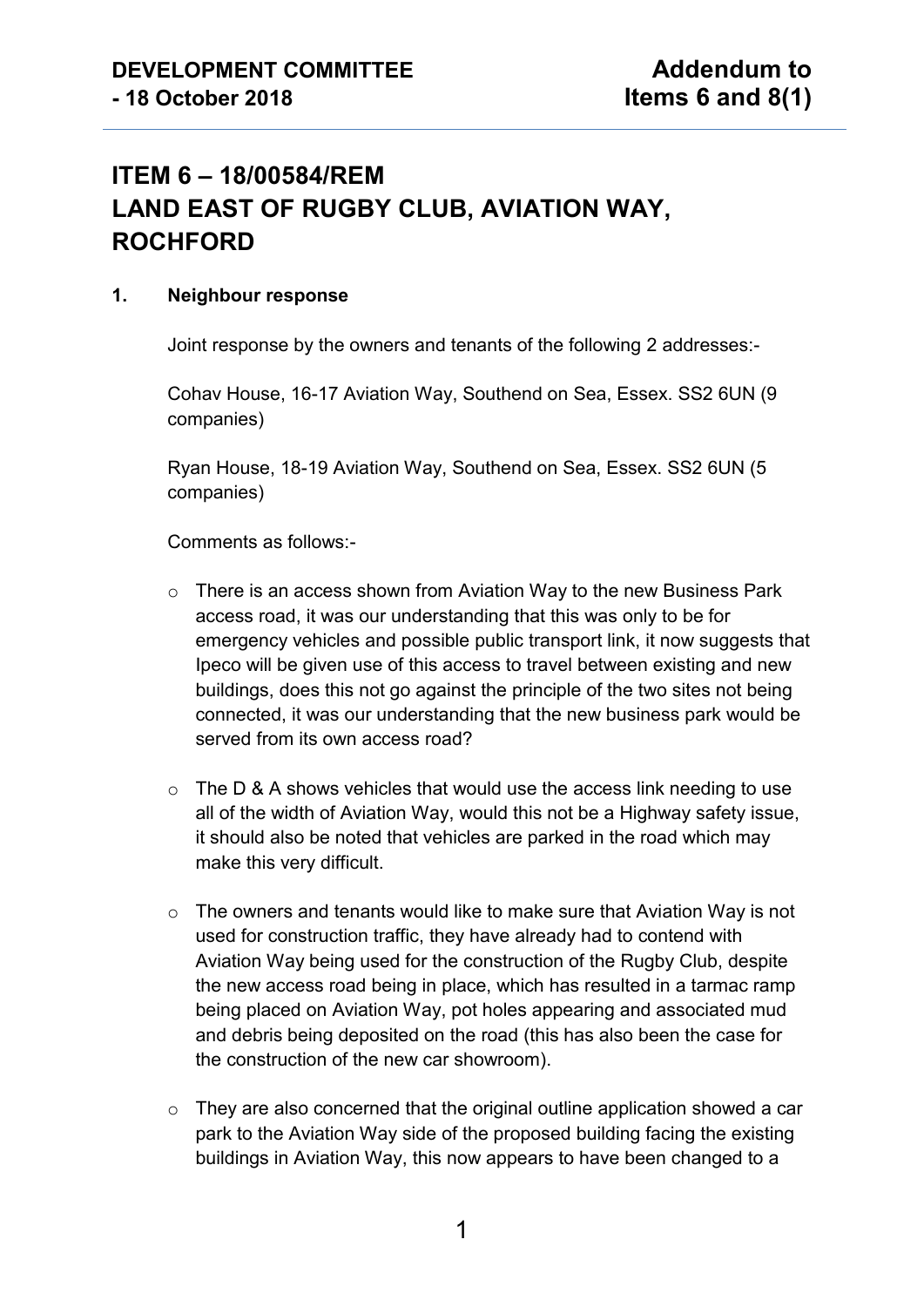service yard for commercial vehicles, refuse and chemical storage, which will be to the detriment of the existing users of these building.

### **2. ECC Highways response**

With a restricted bus gate – method of control most likely ANPR - I would not expect any vehicle movements from the site to turn left towards Aviation Way. The set back of gates would also need to be commensurate with the HGV accessing the service yard (15m) to allow a vehicle to stand clear of carriageway. Vis splays of 2.4m x 43 m in both directions clear to ground. I presume parking layout to approved standards?

#### **3. Officer comments**

The new access onto Aviation Way was granted as part of approved reserved matters application ref: 18/00411/REM. This had a condition imposed requiring gate control access to be agreed (condition 3). There is not the intention for this to be a regular connection for all to access Aviation Way however, there is the potential for Ipeco vehicles to use this as part of their operations which was considered in the previous reserved matters application and was not considered objectionable. ECC Highways did not raise issue with regards to the use of this access. Condition 4 of this reserved matters application also required visibility splays to the Aviation Way access to be provided.

Condition 7 of the approved outline application ref: 15/00781/OUT required details of a construction management plan to be submitted to and agreed by the Council. This has been agreed and it is therefore not for this application to revisit the arrangements for construction traffic. This agreed contractor access and compound from Cherry Orchard Way.

It should be noted that the outline application was indicative only in terms of overall layout and design; it did not agree any particular layout in terms of its relationship with neighbouring properties. There would be a soft landscaped buffer between the proposed site and neighbouring properties, it is not considered that the proposal would be detrimental to neighbouring units on Aviation Way.

The gate control access onto Aviation Way was controlled by planning condition attached to approved application ref: 18/00411/REM which approved this spine road. Details of the gate control would be addressed through discharge of this condition. ECC Highways suggest a visibility splay condition for the new accesses be imposed.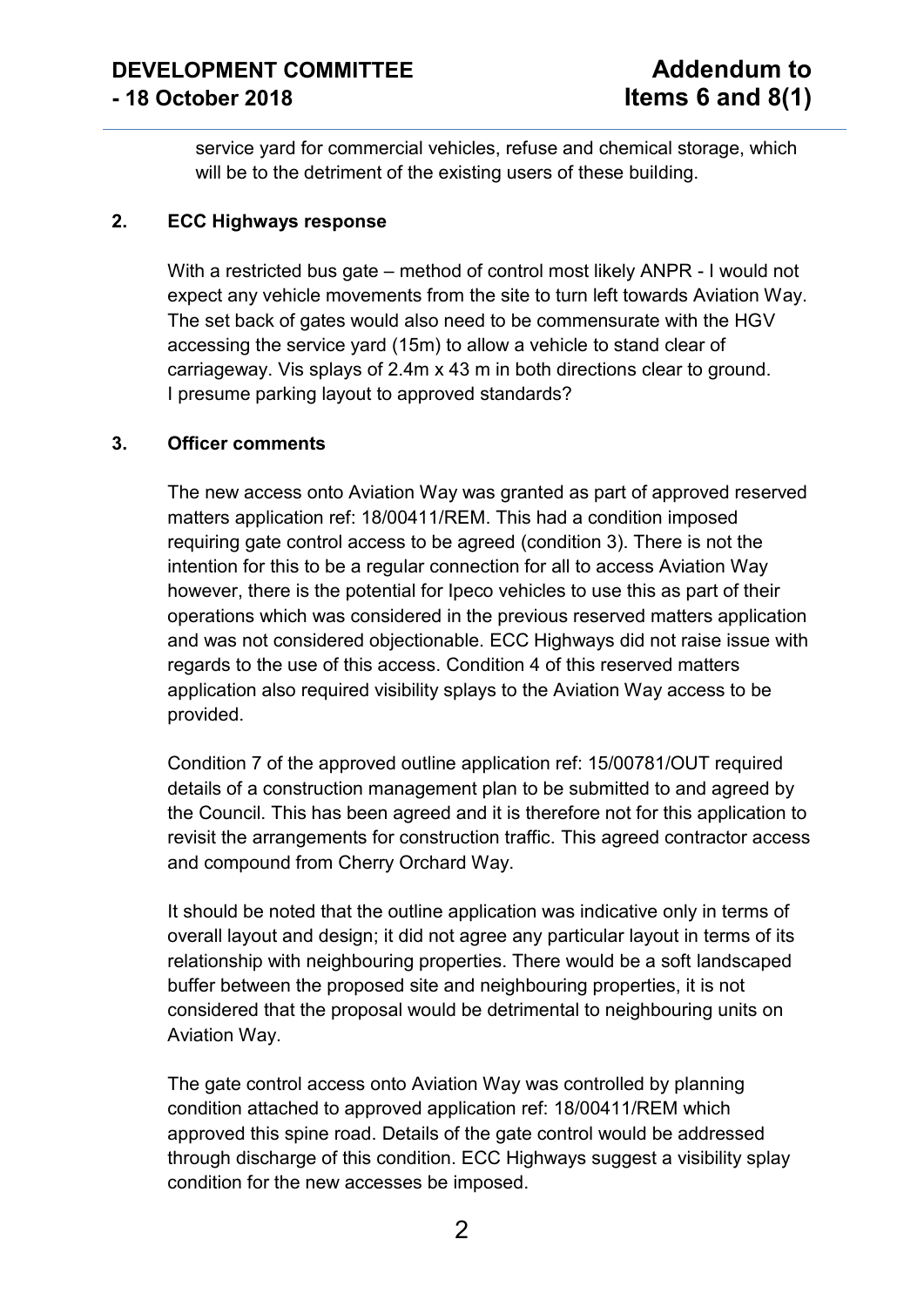Two outbuildings are indicated to be proposed to the southern and eastern elevations. However, no design details are provided for these. It is considered that such design details should be controlled by planning condition.

The recommendation remains one of approval subject to the additional condition set out below:

- (7) Prior to first use of the vehicular accesses, visibility splays measuring 2.4m x 43m to each side of the accesses shall be provided and be permanently retained thereafter.
- (8) Design and materials for outbuildings to be agreed

# **ITEM 8 (1) – 17/01136/OUT ROSEDENE NURSERIES, BARROW HALL ROAD, BARLING MAGNA**

### **1. ECC Highways response**

The layout is indicative at this time, and further work will be undertaken, however, consideration should be given to the details contained within the Essex Design Guide. The quantum of development would permit a shared surface facility to be more suitable for the internal arrangements. Parking as shown for some of the dwellings can be relocated to the rear of the property and provide access from lower category roads. The applicant should be encouraged to facilitate turning within the site to enable exist in forward gear on Barrow Hall Road.

From a highway and transportation perspective the impact of the proposal is acceptable to the Highway Authority subject to the following conditions:

- 1. No development shall take place, including any ground works or demolition, until a Construction Method Statement has been submitted to, and approved in writing by, the local planning authority. The approved Statement shall be adhered to throughout the construction period. The Statement shall provide for:
	- o the parking of vehicles of site operatives and visitors
	- o loading and unloading of plant and materials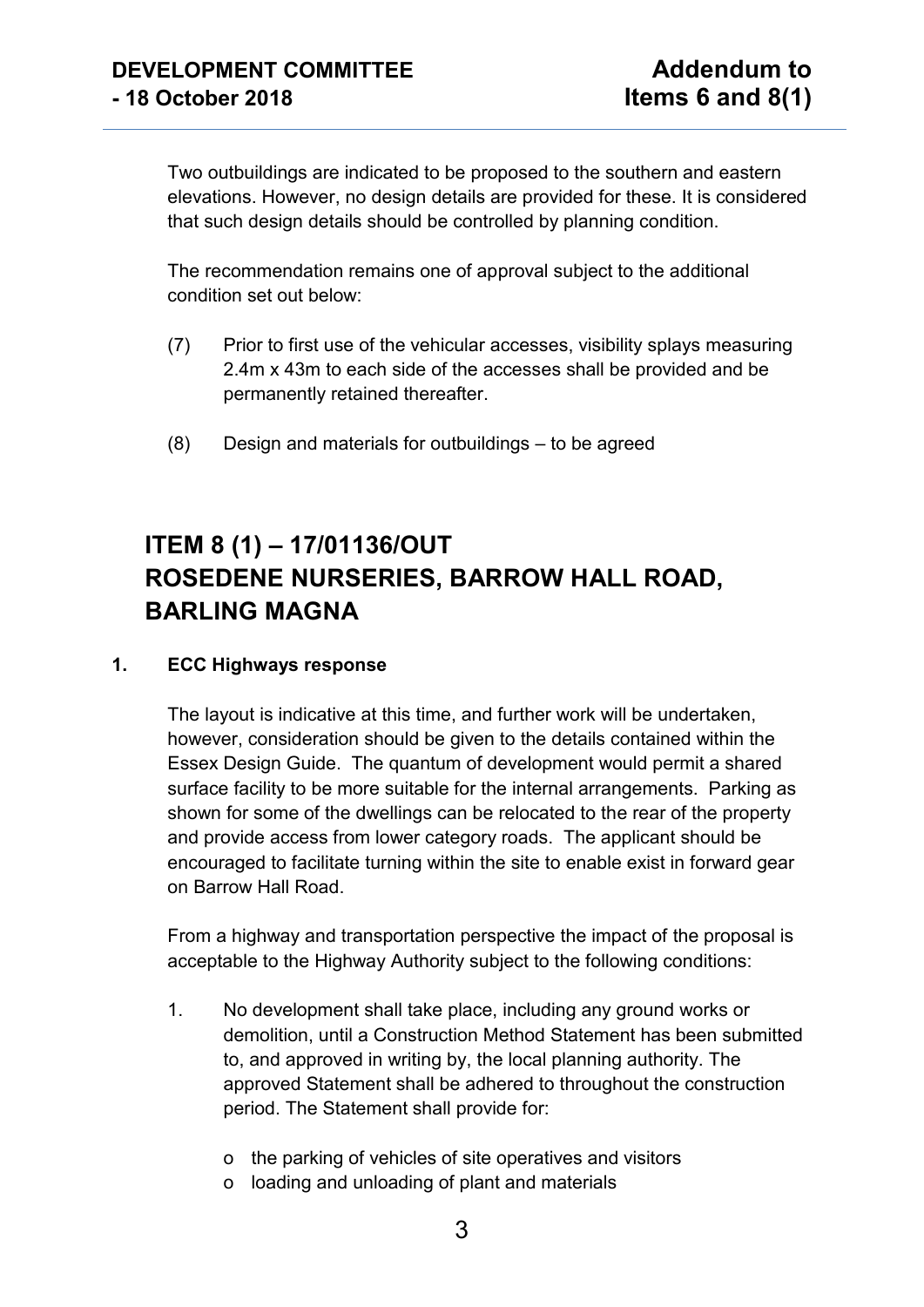## **DEVELOPMENT COMMITTEE Addendum to - 18 October 2018 Items 6 and 8(1)**

- o storage of plant and materials used in constructing the development
- o wheel and underbody washing facilities

Reason: To ensure that on-street parking of these vehicles in the adjoining streets does not occur and to ensure that loose materials and spoil are not brought out onto the highway in the interests of highway safety and Policy DM 1 of the Highway Authority's Development Management Policies February 2011.

2. No works shall commence until such time as Barrow Hall Road has been widened along site frontage and include the provision of a 1.8m footway to link to the existing facility at the junction of Barling Road, all details shall be agreed with the Local Planning Authority in consultation with the Highway Authority and been provided entirely at the Developer's expense.

Reason: In the interest of highway safety in accordance with policy DM1 of the Development Management Policies as adopted as County Council Supplementary Guidance in February 2011.

3. Prior to occupation of the development, the access at its centre line shall be provided with a clear to ground visibility splay with dimensions of 2.4 metres by 43 metres in both directions measured from and along the nearside edge of the carriageway. Such vehicular visibility splays shall be provided before the access is first used by vehicular traffic and retained free of any obstruction at all times. The unused existing access shall be removed be suitably and permanently closed incorporating the reinstatement to full height of the highway verge, footway and kerbing immediately the proposed new access is brought into first beneficial use.

Reason: To provide adequate inter-visibility between vehicles using the access and those in the existing public highway in the interest of highway safety in accordance with policy DM1 of the Development Management Policies as adopted as County Council Supplementary Guidance in February 2011.

4. No unbound material shall be used in the surface treatment of the vehicular access within 6 metres of the highway boundary.

Reason: To avoid displacement of loose material onto the highway in the interests of highway safety in accordance with policy DM1 of the Development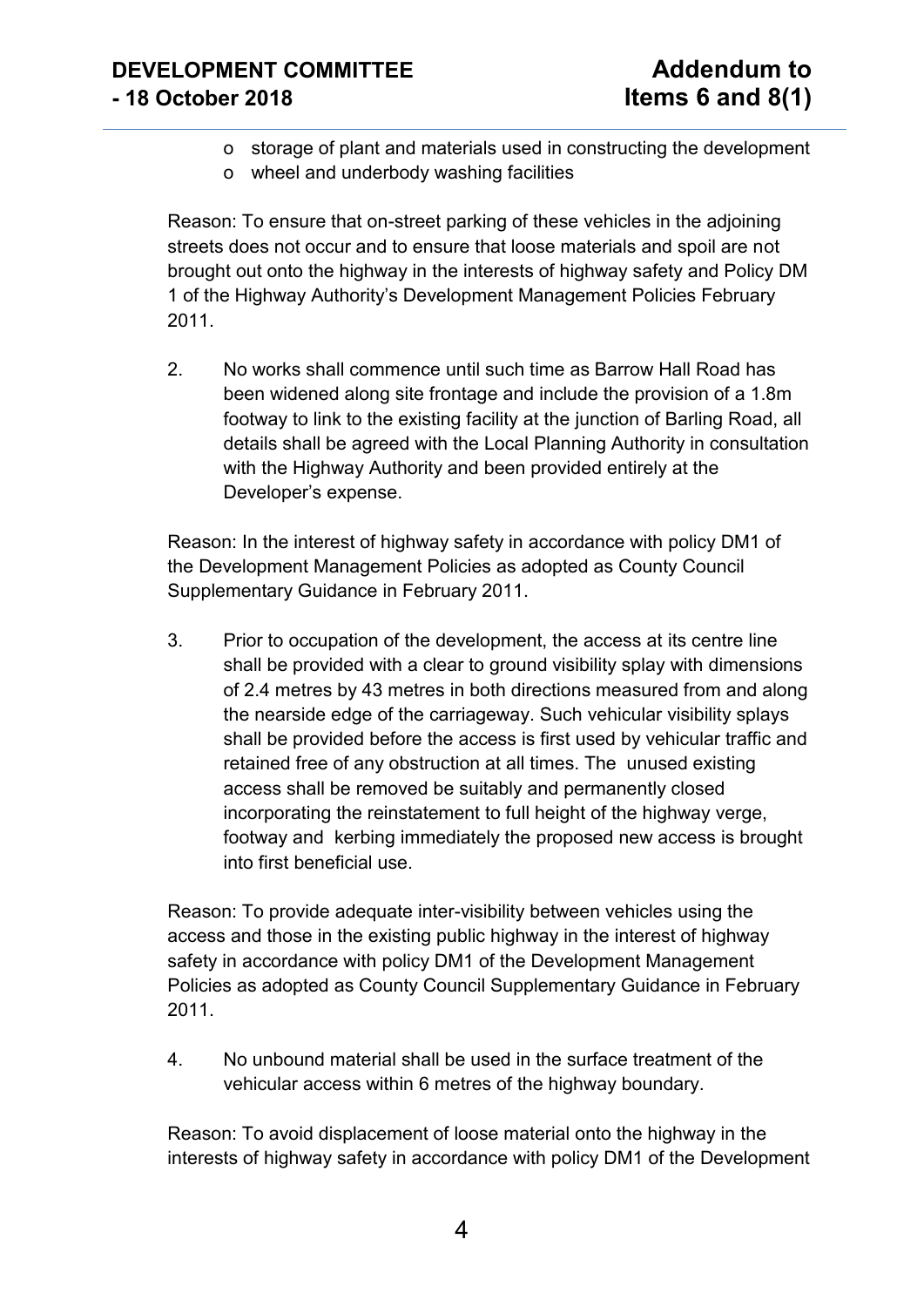Management Policies as adopted as County Council Supplementary Guidance in February 2011.

5. There shall be no discharge of surface water onto the Highway.

Reason: To prevent hazards caused by water flowing onto the highway and to avoid the formation of ice on the highway in the interest of highway safety to ensure accordance with policy DM1 of the Development Management Policies as adopted as County Council Supplementary Guidance in February 2011

6. Vehicular parking for all forms shall accord with EPOA parking standards. Vehicles bays space shall have minimum dimensions of 2.9 metres x 5.5 metres. All single garages shall have internal measurements of 7m x 3m

Reason: To ensure adequate space for parking off the highway is provided in the interest of highway safety in accordance with Policy DM8 of the Development Management Policies as adopted as County Council Supplementary Guidance in February 2011.

7. Prior to occupation of the proposed development, the Developer shall be responsible for the provision and implementation of a Residential Travel Information Pack per dwelling, for sustainable transport, approved by Essex County Council, to include six one day travel vouchers for use with the relevant local public transport operator.

Reason: In the interests of reducing the need to travel by car and promoting sustainable development and transport in accordance with policies DM9 and DM10 of the Highway Authority's Development Management Policies, adopted as County Council Supplementary Guidance in February 2011

### **Informatives:**

1. All work within or affecting the highway is to be laid out and constructed by prior arrangement with, and to the requirements and satisfaction of, the Highway Authority, details to be agreed before the commencement of works.

The applicants should be advised to contact the Development Management Team by email at development.management@essexhighways.org or by post to: